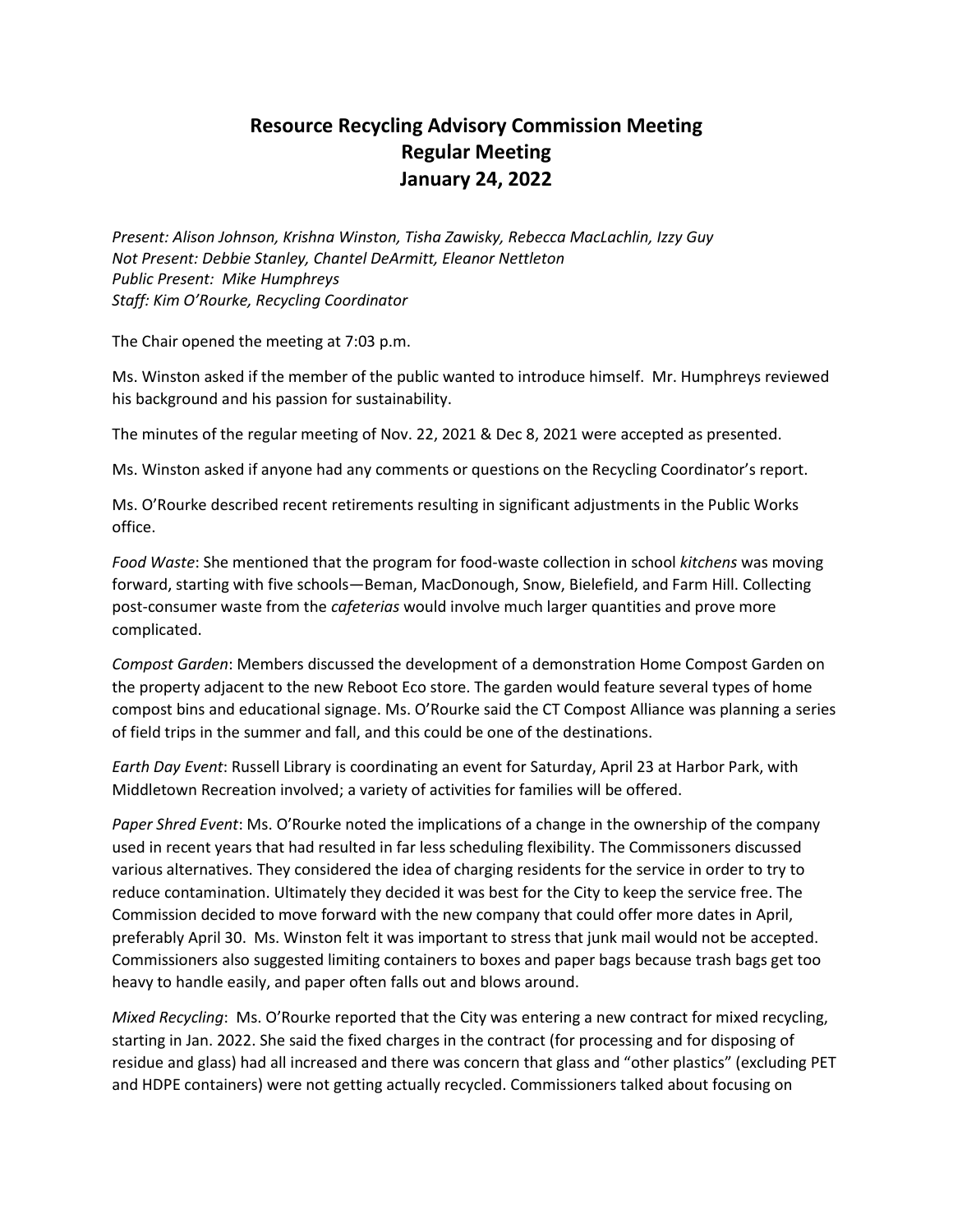getting a container for a glass drop-off; that would make it more feasible to get the glass recycled and would reduce the weight of the mixed recycling.

*Carton Recycling Grant*: Ms. O'Rourke reviewed the recent public education grant received from the Carton Recycling Council.

*Sustainable Middletown*: Ms. Winston reviewed the Sustainable Middletown Team's efforts. She said she hoped to have the purchasing supervisor and a representative of the BOE attend the March meeting to talk about their sustainability efforts. For the following month Joe Samolis might be invited. The next meeting will be Wed., Feb 2 at 5:30 pm on Zoom.

*Swap Shack*: Ms. Winston reviewed the progress made with the building. She acknowledged the help of Ms. MacLachlan and Mr. Allison in staining the shelving and getting the bulletin board fastened. Ms. Winston asked for help with installing signage to show where items should be placed. Ms. O'Rourke confirmed that the City would providing electricity for lighting in the building. The following schedule for routine tidying and organizing was established:

## **Schedule**

Wed. 26 (Wed) – Krishna Feb 2 (Wed) – Izzy Feb 5 (Sat)  $-$ Feb 9 (Wed) – Rebecca Feb 16 (Wed)– Krishna Feb 19 (Sat) – Feb 23(Wed) – Izzy

*Grants*: Ms. O'Rourke said she had accompanied members of Sustainable Meriden who were delivering bags for their co-collection program. She offered details on the program, funded with a State DEEP grant (see [https://www.meridenct.gov/government/departments/public-works/co-collection/\)](https://www.meridenct.gov/government/departments/public-works/co-collection/). Middletown's next meeting would take place on Feb. 17 to review the logistics for its pending applicaton to DEEP for a grant involving food-waste diversion and unit-based pricing.

*EPR Resolution*: Ms. Winston reported the resolution on EPR for packaging had passed the Common Council with bi-partisan support and been forwarded to the City's legislators by the Mayor.

Ms. Zawisky asked Ms. O'Rourke to send out the link to sign up for monitoring the food-waste collection on Randolph Road.

Ms. Winston reported that Mr. Allison had left the Commission and Middletown, increasing openings on the Commission.

## *New Business*

Ms. O'Rourke announced she was planning to organize a Compost Poster and Video contest for International Compost Awareness Day in May. The Recreation Department and Russell Library would cosponsor the event. Ms. O'Rourke was working on getting Middletown Area Transit to agree to displaying the winning poster on its buses.